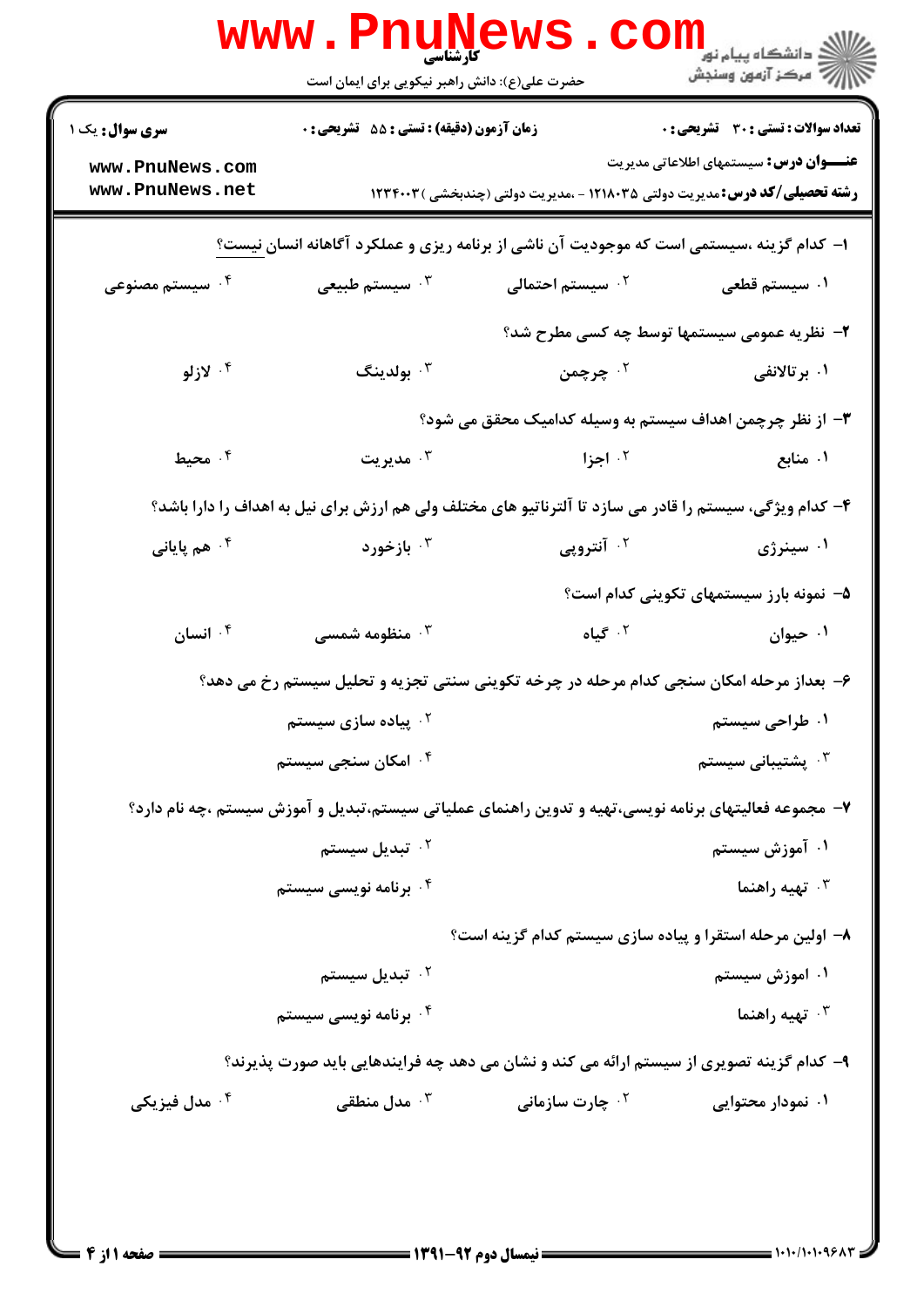|                                                                                                                   |                                  | ر دانشگاه پيام نور <mark>− ا</mark><br>ار <i>آهر کز</i> آزمون وسنجش                                                                                                                                                                                               |  |  |  |
|-------------------------------------------------------------------------------------------------------------------|----------------------------------|-------------------------------------------------------------------------------------------------------------------------------------------------------------------------------------------------------------------------------------------------------------------|--|--|--|
|                                                                                                                   |                                  |                                                                                                                                                                                                                                                                   |  |  |  |
|                                                                                                                   |                                  | <b>تعداد سوالات : تستی : 30 ٪ تشریحی : 0</b>                                                                                                                                                                                                                      |  |  |  |
|                                                                                                                   |                                  | <b>عنــــوان درس:</b> سیستمهای اطلاعاتی مدیریت                                                                                                                                                                                                                    |  |  |  |
|                                                                                                                   |                                  |                                                                                                                                                                                                                                                                   |  |  |  |
|                                                                                                                   |                                  | ∙۱− سخت ترین و مهمترین وظیفه مدیر چیست؟                                                                                                                                                                                                                           |  |  |  |
| ۰۲ تهیه برنامه کاربردی                                                                                            |                                  | ۰۱ کنترل پروژه                                                                                                                                                                                                                                                    |  |  |  |
| ۰۴ تهیه برنامه زمان بندی سیستم                                                                                    |                                  | جمع اوری اطلاعات $\cdot^{\mathtt{w}}$                                                                                                                                                                                                                             |  |  |  |
| 11– کدام روش جمع آوری اطلاعات زمانی کاربرد بیشتری دارد که جامعه آماری نامحدود باشد؟                               |                                  |                                                                                                                                                                                                                                                                   |  |  |  |
| برسشنامه $\cdot^{\mathsf{v}}$                                                                                     | مشاهده $\cdot$ $^{\circ}$        | ۰۱ مصاحبه                                                                                                                                                                                                                                                         |  |  |  |
| ۱۲- به ترتیب مهم ترین محدودیت داخلی و خارجی سیستم کدام گزینه است؟                                                 |                                  |                                                                                                                                                                                                                                                                   |  |  |  |
| ۰ <sup>۲</sup> پذیرش سیستم توسط کارکنان-نیازهای مشتریان                                                           |                                  | ۰۱ هزینه-قوانین دولتی                                                                                                                                                                                                                                             |  |  |  |
| ۰۴ هزینه-عدم ت <i>خصص</i> مدیران                                                                                  |                                  | قوانین دولتی-هزینه $\cdot$                                                                                                                                                                                                                                        |  |  |  |
|                                                                                                                   |                                  | ۱۳– اساس تجزیه و تحلیل سیستم چیست؟                                                                                                                                                                                                                                |  |  |  |
|                                                                                                                   |                                  | ۰۱ تجزیه و تحلیل وظایف سیستم                                                                                                                                                                                                                                      |  |  |  |
| ۰۴ شناخت خرده سیستمها                                                                                             |                                  | برنامه ریزی پروژه $\cdot^{\mathtt{w}}$                                                                                                                                                                                                                            |  |  |  |
| ۱۴- مجموعه ای از اجزا به هم پیوسته که علاوه بر پشتیبانی از تصمیم گیری و کنترل سازمانی ،داده ها را دریافت،پردازش و |                                  |                                                                                                                                                                                                                                                                   |  |  |  |
|                                                                                                                   |                                  |                                                                                                                                                                                                                                                                   |  |  |  |
| ۰ <sup>۲</sup> سیستم اطلاعات کامپیوتری                                                                            |                                  | ۰۱ سیستم اطلاعاتی                                                                                                                                                                                                                                                 |  |  |  |
| ۰ <sup>۴</sup> فناوری ارتباطات                                                                                    |                                  | فناوری ذخیره سازی $\cdot^{\mathsf{v}}$                                                                                                                                                                                                                            |  |  |  |
| ۱۵– کدام گزینه بیانگر،سیستم ارتباطی است که امکان به اشتراک گذاری منابع بین کامپیوتر های مختلف را فراهم می کند؟    |                                  |                                                                                                                                                                                                                                                                   |  |  |  |
|                                                                                                                   |                                  |                                                                                                                                                                                                                                                                   |  |  |  |
| ا پایگاه داده ها $\cdot$ ۲                                                                                        |                                  | ۰۱ سیستم اطلاعاتی                                                                                                                                                                                                                                                 |  |  |  |
| ۰ <sup>۴</sup> سیستم اطلاعاتی کامپیوتر                                                                            |                                  | ۰۳ شبکه                                                                                                                                                                                                                                                           |  |  |  |
| ۱۶– کدامیک از نگرشهای نوین به سیستم اطلاعاتی در برگیرنده علوم کامپیوتر ،دانش مدیریت و تحقیق در عملیات است؟        |                                  |                                                                                                                                                                                                                                                                   |  |  |  |
| ۰ <sup>۳</sup> نگرش مدیریتی                                                                                       | ۰ <sup>۲</sup> نگرش رفتاری       | ۰۱ نگرش فنی                                                                                                                                                                                                                                                       |  |  |  |
|                                                                                                                   |                                  |                                                                                                                                                                                                                                                                   |  |  |  |
|                                                                                                                   |                                  |                                                                                                                                                                                                                                                                   |  |  |  |
|                                                                                                                   |                                  |                                                                                                                                                                                                                                                                   |  |  |  |
|                                                                                                                   | ۰ <sup>۲</sup> مشخص کردن داده ها | <b>www.PnuNews</b><br>حضرت علی(ع): دانش راهبر نیکویی برای ایمان است<br>زمان آزمون (دقیقه) : تستی : 55 گشریحی : 0<br><b>رشته تحصیلی/کد درس:</b> مدیریت دولتی ۱۲۱۸۰۳۵ - ،مدیریت دولتی (چندبخشی ) ۱۲۳۴۰۰۳<br>ذخیره سازی نموده و اطلاعات را توزیع می کند،چه نام دارد؟ |  |  |  |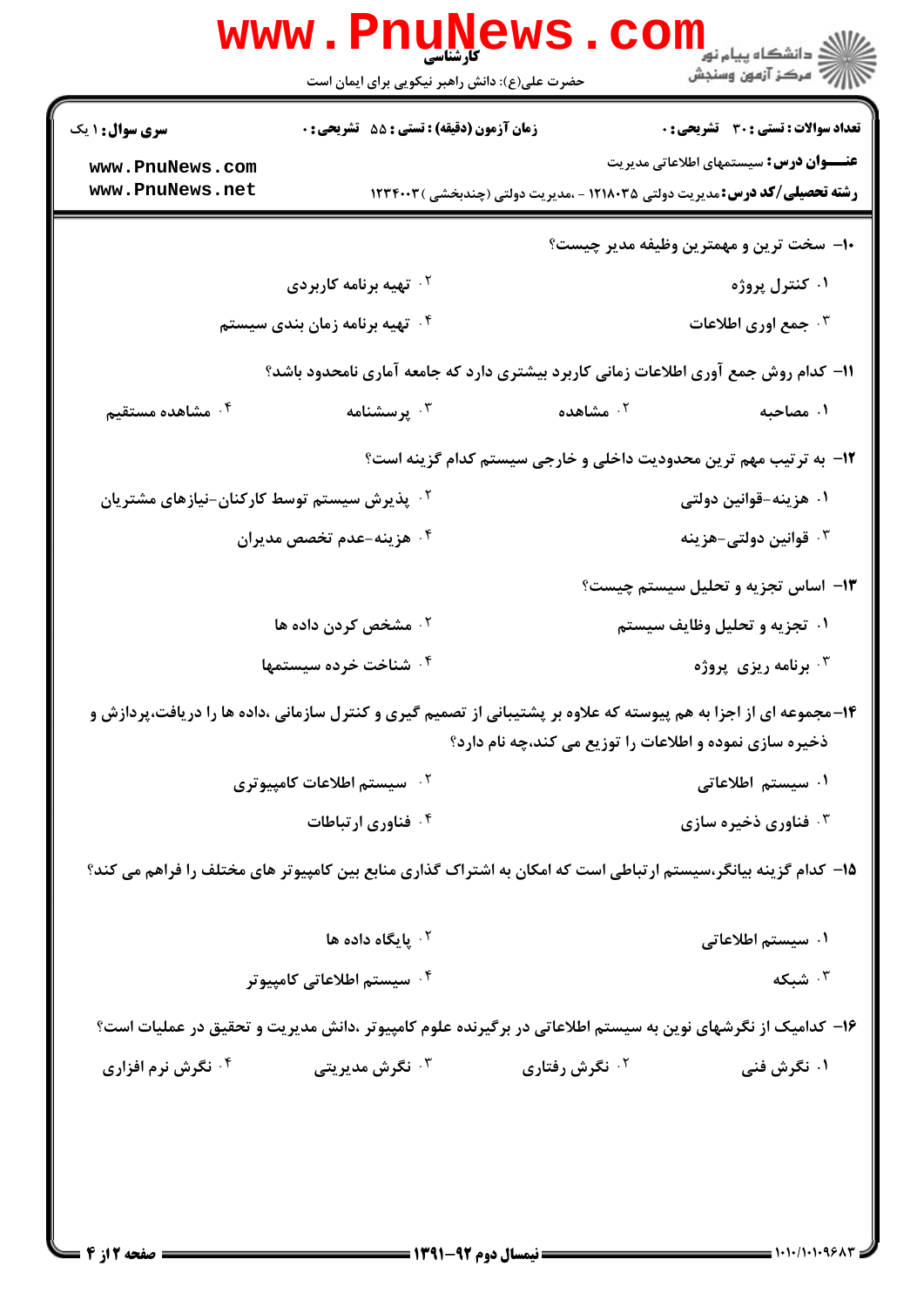|                                                                                                                            | <b>WWW . PNUN</b><br>کارشناسی<br>حضرت علی(ع): دانش راهبر نیکویی برای ایمان است                     | <b>ews.con</b>                                         | دانشگاه پیام نور<br>ر آمرڪز آزمون وسنڊش                                                                                              |  |  |
|----------------------------------------------------------------------------------------------------------------------------|----------------------------------------------------------------------------------------------------|--------------------------------------------------------|--------------------------------------------------------------------------------------------------------------------------------------|--|--|
| <b>سری سوال :</b> ۱ یک                                                                                                     | <b>زمان آزمون (دقیقه) : تستی : 55 تشریحی : 0</b>                                                   |                                                        | <b>تعداد سوالات : تستی : 30 ٪ تشریحی : 0</b>                                                                                         |  |  |
| www.PnuNews.com<br>www.PnuNews.net                                                                                         |                                                                                                    |                                                        | <b>عنــــوان درس:</b> سیستمهای اطلاعاتی مدیریت<br><b>رشته تحصیلی/کد درس:</b> مدیریت دولتی ۱۲۱۸۰۳۵ - ،مدیریت دولتی (چندبخشی ) ۱۲۳۴۰۰۳ |  |  |
| ۱۷– کدام سیستم، عهده دارجمع آوری و پردازش تعاملات و وقایعی که در اثر انجام عملیات و فعالیتهای یک سازمان رخ می<br>دهد ،است؟ |                                                                                                    |                                                        |                                                                                                                                      |  |  |
|                                                                                                                            | <b>10 اتوماسیون اداری</b>                                                                          |                                                        | ۰۱ اطلاعات استراتژیک                                                                                                                 |  |  |
|                                                                                                                            | ۰ <sup>۴</sup> پردازش تراکنشی                                                                      |                                                        | ۰ <sup>۳</sup> کاردانشی                                                                                                              |  |  |
| ۱۸- کدامیک از سیستمها ، وظیفه طراحی،کنترل و تصمیم گیری در طرح مدیریت را به عهده دارد؟                                      |                                                                                                    |                                                        |                                                                                                                                      |  |  |
| $KWS \cdot$ f                                                                                                              | $DSS$ . ۳                                                                                          | MIS.7                                                  | TPS .1                                                                                                                               |  |  |
| ۱۹- کدامیک از گزینه ها،یک ظرفیت ارتباطی و مکانیزه ای را ایجاد می کند که می تواند برای تغییر حالت مشکلات بکار بسته<br>شود؟  |                                                                                                    |                                                        |                                                                                                                                      |  |  |
| $TPS$ . ۴                                                                                                                  | $MIS$ . $\mathbf{r}$                                                                               | $ESS$ . $\tau$                                         | DSS .1                                                                                                                               |  |  |
|                                                                                                                            |                                                                                                    |                                                        | ۲۰– هدف اصلی در بعد اول دهه دوران پردازش داده چیست؟                                                                                  |  |  |
|                                                                                                                            | بردازش داده ها $\cdot$ ۲                                                                           |                                                        | ۰۱ حمایت عملیات                                                                                                                      |  |  |
|                                                                                                                            | ۰۴ حمایت مدیر                                                                                      |                                                        | ۰ <sup>۳</sup> کانالیزه کردن داده ها                                                                                                 |  |  |
|                                                                                                                            | 21− کدام گزینه بر ایجاد و مقایسه بین الزامات اطلاعاتی مدیریت و اطلاعات عرضه شده در MIS تمرکز دارد؟ |                                                        |                                                                                                                                      |  |  |
|                                                                                                                            | ۰ <sup>۲</sup> رویکرد پوچ                                                                          |                                                        | ۰۱ رویکرد متغیر کلیدی                                                                                                                |  |  |
|                                                                                                                            | ۰۴ رویکرد عامل موفقیت                                                                              | رویکرد فرایندهای بررسی کلی $\cdot^{\textsf{\tiny{T}}}$ |                                                                                                                                      |  |  |
|                                                                                                                            | <b>۲۲</b> - کدام گزینه به لایه های نرم افزاری و سخت افزاری در مدل عمومی MIS اطلاق می شود؟          |                                                        |                                                                                                                                      |  |  |
| ۰۴ لايه دوم                                                                                                                | ۰ <sup>۳</sup> لايه پنجم                                                                           | ۰ <sup>۲</sup> لايه سوم                                | ۰۱ لايه چهارم                                                                                                                        |  |  |
|                                                                                                                            |                                                                                                    |                                                        | ۲۳- مدیران در کدام نقش به عنوان منشا تحولات سازمانی مطرح می شوند؟                                                                    |  |  |
| رهبری $\cdot$ ۴ $\cdot$                                                                                                    | شاكره كننده $\cdot$ "                                                                              | ۰ <sup>۲</sup> کار آفرین                               | ۰۱ تخصیص دهنده                                                                                                                       |  |  |
|                                                                                                                            | ۲۴– براساس کدام مدل تصمیم گیری و سیستم اطلاعاتی،بهترین هدف سازمان ،حفظ سازمان است؟                 |                                                        |                                                                                                                                      |  |  |
| ۰۴ مدل فردی                                                                                                                | مدل ظرف زباله $\cdot$ "                                                                            | ۰ <sup>۲</sup> مدل سیاسی                               | ۰۱ مدل بوروکراتیک                                                                                                                    |  |  |
|                                                                                                                            |                                                                                                    |                                                        | <b>۲۵</b> – کدامیک از گزینه ها جزء ابعاد DSS   نیست؟                                                                                 |  |  |
| ۰۴ سخت افزار پردازش                                                                                                        | ۰ <sup>۳</sup> فرایند تصمیم گیری                                                                   | ۰ <sup>۲</sup> سطح کاربرد                              | ۰۱ درجه ساختار                                                                                                                       |  |  |
|                                                                                                                            |                                                                                                    |                                                        |                                                                                                                                      |  |  |